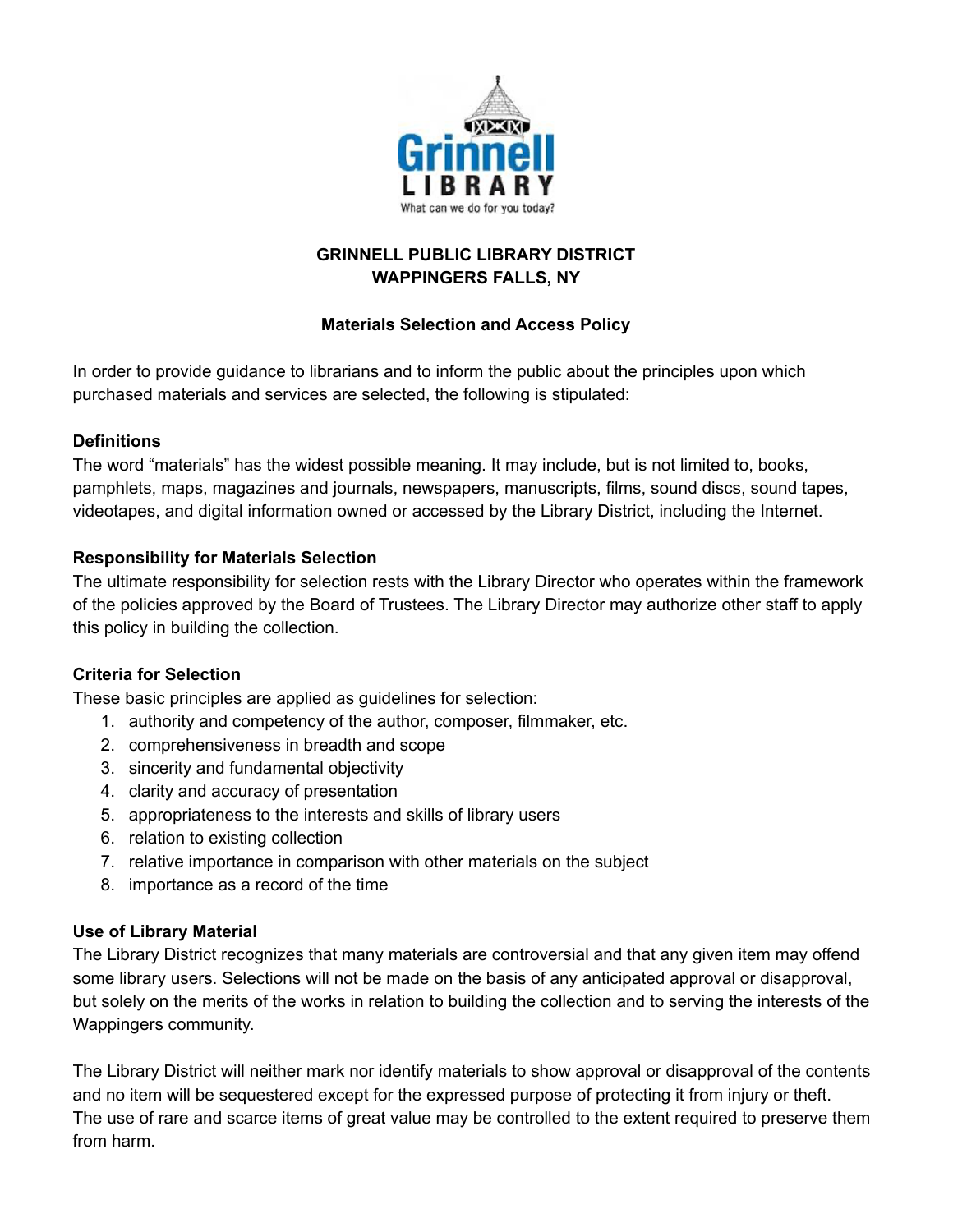Responsibility for the reading, listening, and viewing of library materials by minors, including use of the Internet, rests with their parents or legal guardians. Selection will not be inhibited by the possibility that materials may inadvertently come into the possession of minors.

Use of the collections and services owned and accessed by the Library District for patron use must be in accordance with prevailing local, state, and federal law as well as the Patron Code of Conduct.

# **Guidelines for Selection**

- 1. The Library District adheres to the principle contained in the American Library Association's Library Bill of Rights and Freedom to Read statements. Both are accessible at www.ala.org.
- 2. The Library District recognizes the purpose and resources of the other libraries in Dutchess County and shall not needlessly duplicate functions and materials. Through cooperative agreements the resources of these libraries may be made available to the Wappingers community.
- 3. The Library District acknowledges the purposes of educational programs for students of all ages provided by the educational institutions in the areas. Textbooks and curriculum-related materials for these programs are provided where the materials also serve the general public or where they provide information not otherwise available.
- 4. The Library District acknowledges a particular interest in local history. Therefore, it seeks to acquire materials, as they relate to the Mid-Hudson Valley, particularly Dutchess and adjoining counties in New York and Connecticut.
- 5. Because the Library District serves a public embracing a wide range of ages, educational backgrounds, and reading abilities, it will always seek to select materials of varying complexity.
- 6. In selecting materials for the collection, the Library District will consider the special, commercial, industrial, cultural, and civic enterprise of the community.

# **Gifts**

The Library District accepts gifts of materials, but reserves the right to evaluate them and to dispose of them in accordance with established policy.

# **Maintaining the Collection**

Materials that no longer serve a need may be removed from the collection. Decisions for removal will be based on circulation, physical condition, usefulness, age, and accuracy.

# **Reconsideration of Library Materials**

The choice of library materials by patrons is an individual matter. While a person may reject materials for himself, censorship may not be exercised to restrict access to the materials by others. Recognizing that a diversity of materials may result in some requests for reconsideration, the following procedures have been developed to assure that objections or complaints are handled in an attentive and consistent manner.

- 1) The person with the request for reconsideration would be referred immediately to the Library Director. The librarian in charge should explain to the patron that selections are made in accordance with the Materials Selection Policy of the Grinnell Public Library District. If the user is not satisfied with the explanation received, a reconsideration request may be made in the following manner:
- 2) The person making the request for reconsideration must complete a **Request for Reevaluation of a Book or Other Library Materials** form. This form is permanently attached to this policy.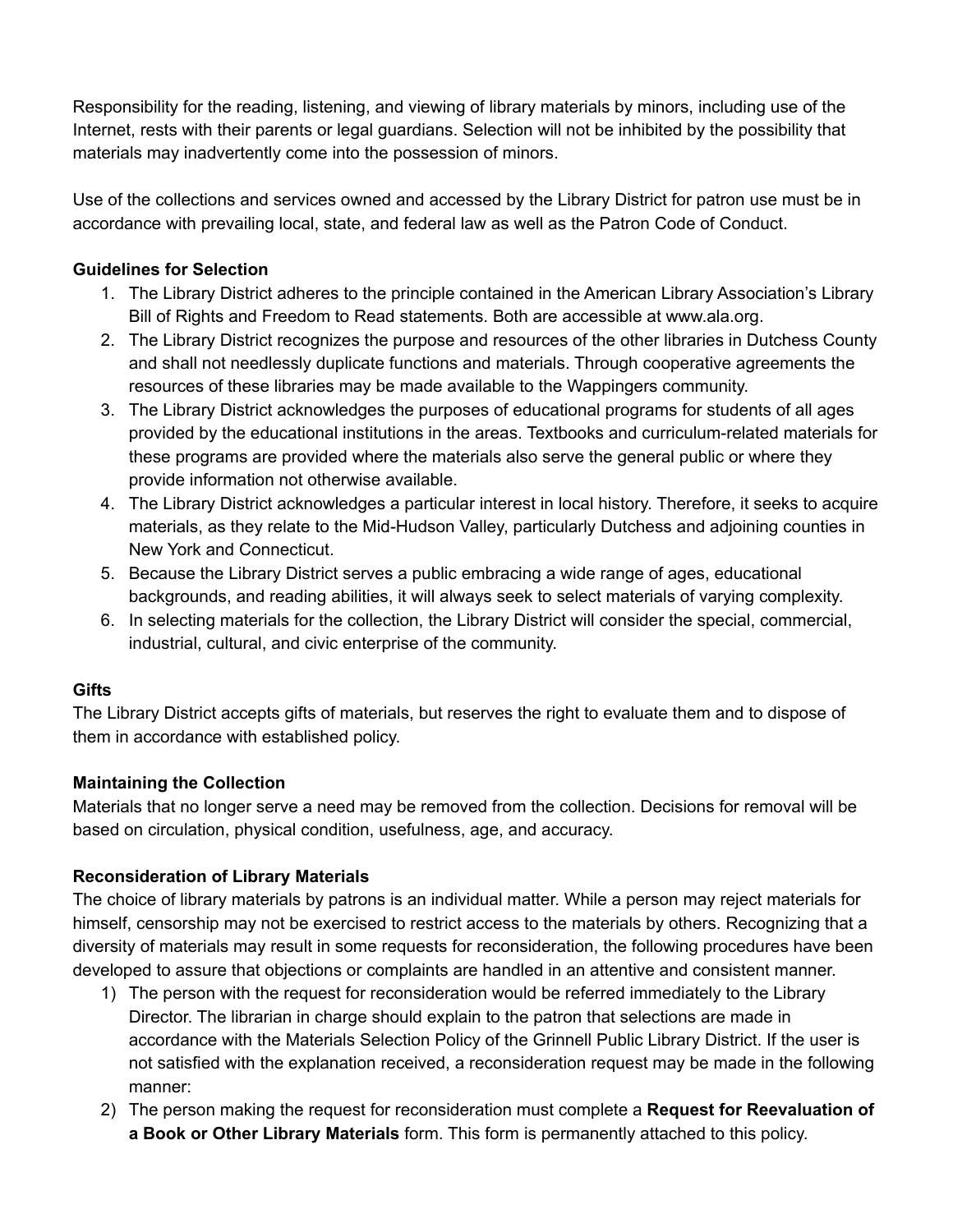- 3) The Request for Reevaluation will be referred to the committee of the Library Director, the staff member selecting materials, and a staff librarian.
- 4) The committee will reconsider the item in question by using the Materials Selection Policy and reviews from recognized sources.
- 5) The Library Director will then write to the patron regarding the committee's recommended action. Comments made by individual Committee members are to be held confidential by all concerned. Brief quotes, however, may be used in the Library Director's letter to the patron.
- 6) If the patron desires further action, an appeal may be made to the Board of Trustees.

Approved By the Board of Trustees May 18, 2022 GRINNELL PUBLIC LIBRARY DISTRICT WAPPINGERS FALLS NY